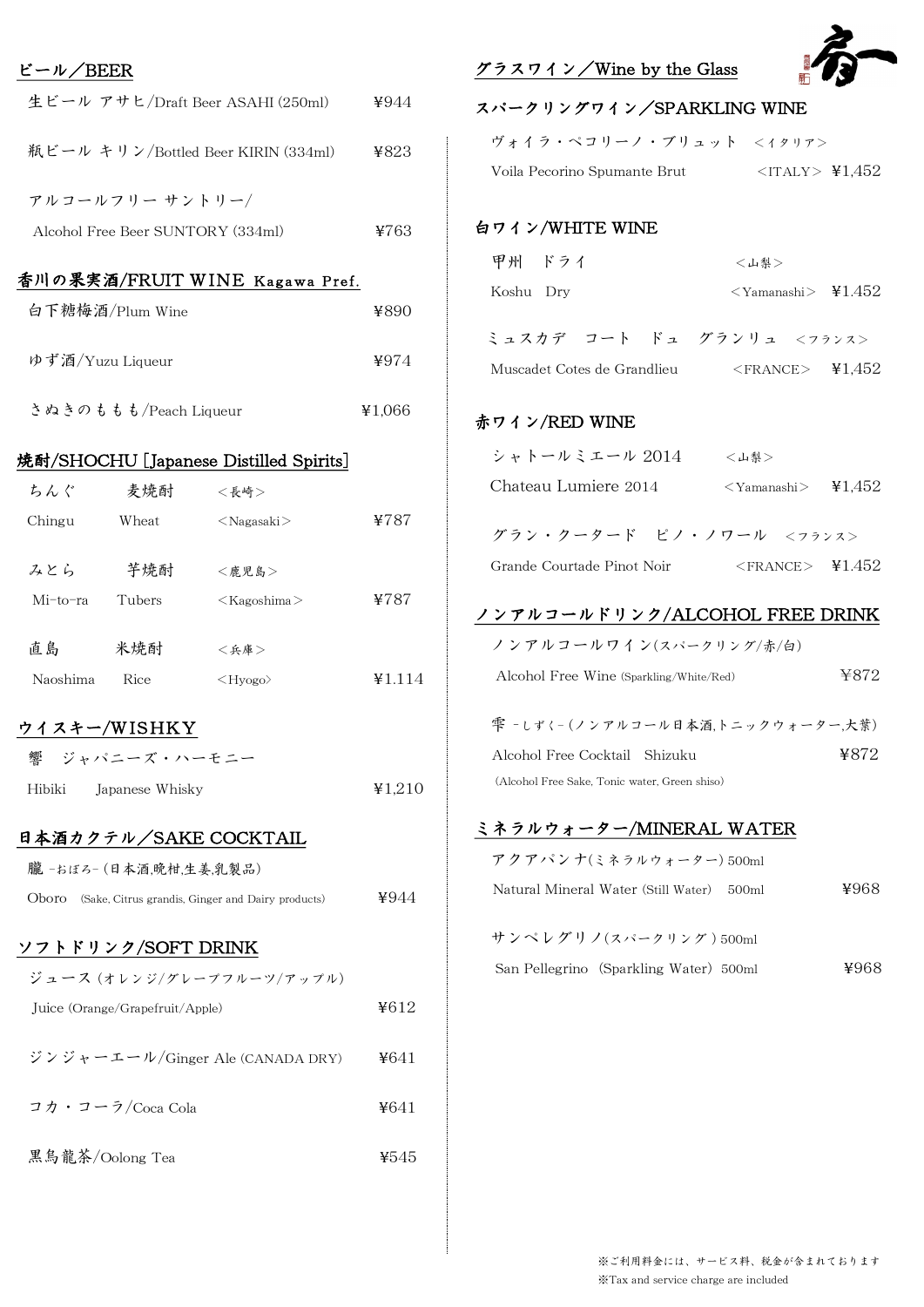

## 日本酒/SAKE

#### 本醸造酒/Honjozo-shu

"Honjozo"is sake made with a little added alcohol to enhance the aromas and lower body.

◆誠鏡 超辛口 〈日本酒度 nihonshu-do〉 + 8

Seikyo Cyoukarakuchi  $\qquad \qquad \text{4962(150ml)}$ 

冷やすとキレが冴えわたり、燗では柔らかい風味に。<広島> Sharp taste by cold.

Hot sake can be appreciated mild taste. <Hiroshima Pref.>

#### 純米酒/Junmai-shu

"Junmai"is sake made only from rice and rice koji. Generally,it has a rich taste and flavor like that of boiled rice.

◆金陵ワイン酵母 〈日本酒度 nihonshu-do〉 非公開 Undisclosed Kinryo wine yeast Junmai  $\text{Y}743(100\text{m})/\text{Y}5.172(720\text{m})$ ワイン酵母で造った純米原酒。

白ワイン風の香り、米由来の軽快な甘味。<香川>

Feel like Wine and Sake aftertaste. <Kagawa Pref.>

◆司牡丹 船中八策 <日本酒度 nihonshu-do> +8 Tsukasa Botan Junmai \1,304(180ml)/¥5,046(720ml) 切れ味の鋭い超辛口。<高知> Very Dry. crispy taste. <Kochi Pref.>

◆土佐しらぎく 斬辛 <日本酒度 nihonshu-do> 非公開 Undisclosed Tosashiragiku Zankara \1,346(180ml)/¥5,185(720ml) 柑橘系の爽やかな香り。その名の通り、斬れの良い辛口。<高知>

Very Dry. Crispy taste. Has a refreshing citrus aroma. <Kochi Pref.>

## プレミアム日本酒/Premium SAKE

◆蒼斗七星 純米大吟醸35

 <日本酒度 nihonshu-do> 非公開 Undisclosed Aotoshichisei Junmai daiginjo35 \2,082(150ml)/¥8,750(720ml) まろやかでフルーティー。洗練された味わい。<島根>

Mild and fruity. Has a Well-refined flavor. <Shimane Pref.>

#### 吟醸酒/Ginjo-shu

- " Ginjo" or" Daiginjo" is premium sake made with only the best part of the rice. The outer layers have been removed.
- ◆城川郷 純米吟醸 <日本酒度 nihonshu-do> +2 Shirokawagou Junmai ginjo \1,482(180ml) すっきりとした優しい味わい。冷酒でよりおいしく。<愛媛> Clear and mild taste. <Ehime Pref.>

◆冬の月 純米吟醸 生酒 <日本酒度 nihonshu-do>-3 Fuyu no Tsuki Junmai daiginjo Namazake

\1,336(180ml)/¥5,172(720ml)

 米本来の味を楽しめる旨味を凝縮した芳香な味わい。<岡山> Fragrant, rich and sweet taste <Okayama Pref.>

◆備中流 大吟醸 <日本酒度 nihonshu-do> +3 Bichuryu Dai ginjyo  $\frac{1}{41.416(180 \text{m}))}{45,240(720 \text{m})}$  華やかな吟醸香。上品でキレのある飲み口。<岡山> Crisp and sharp taste with the elegant smell.  $\langle$ Okayama Pref. $\rangle$ 

#### 発泡日本酒/Sparkling SAKE

◆美丈夫 しゅわっ!! <日本酒度 nihonshu-do> 非公開 Undisclosed Bijofu Schwa!! Sparkling ginjo \\$3,214(500ml) 爽やかな酸味とキレ、すっきり飲みやすいお酒。<高知> Sharp and refreshingly tart tasting. Its smooth taste is partly due to it being lower

in alcohol than most sake. <Kochi Pref.>

<Sake meter value>



※ご利用料金には、サービス料、税金が含まれております ※Tax and service charge are included